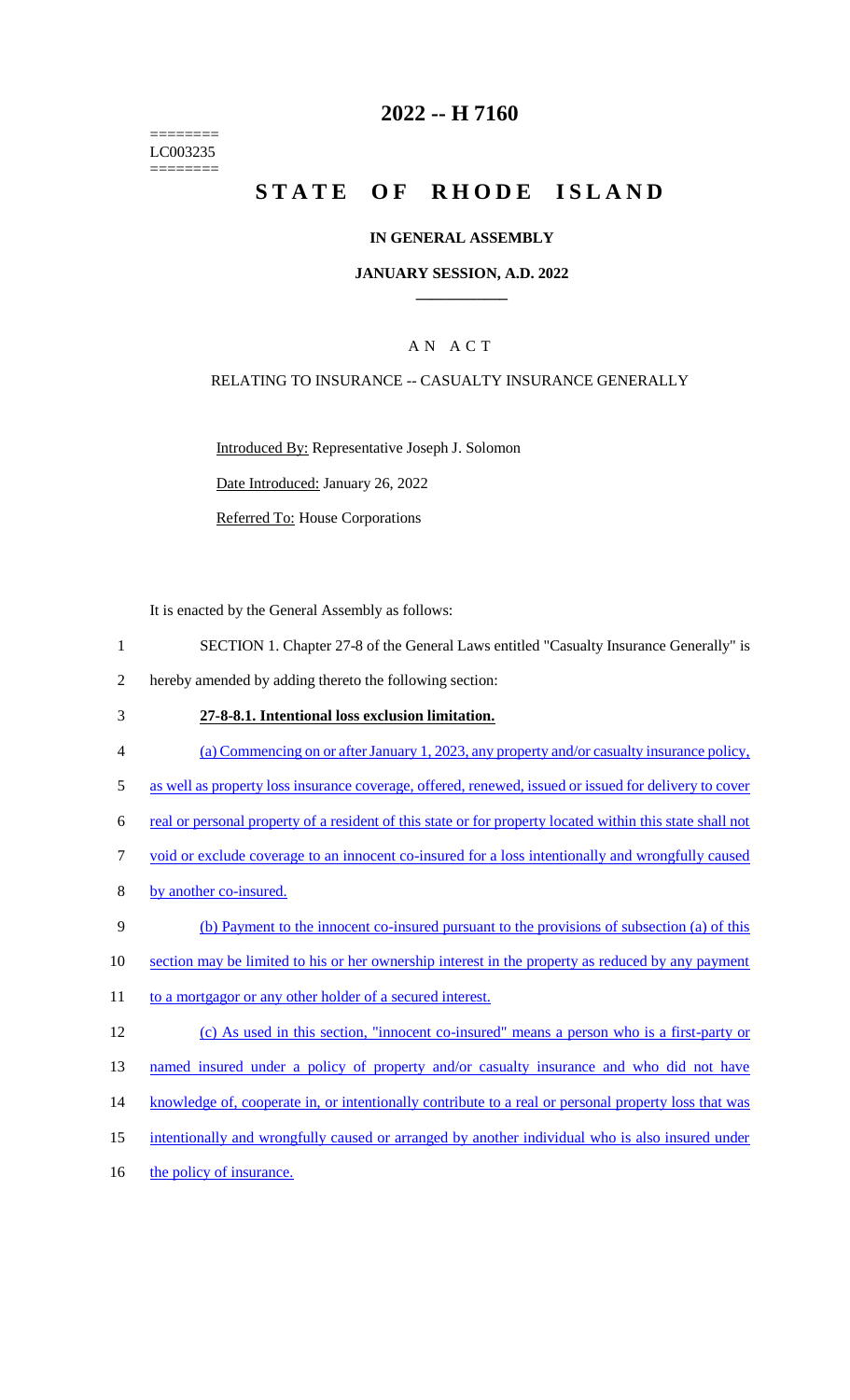1 SECTION 2. This act shall take effect upon passage.

#### $=$ LC003235 ========